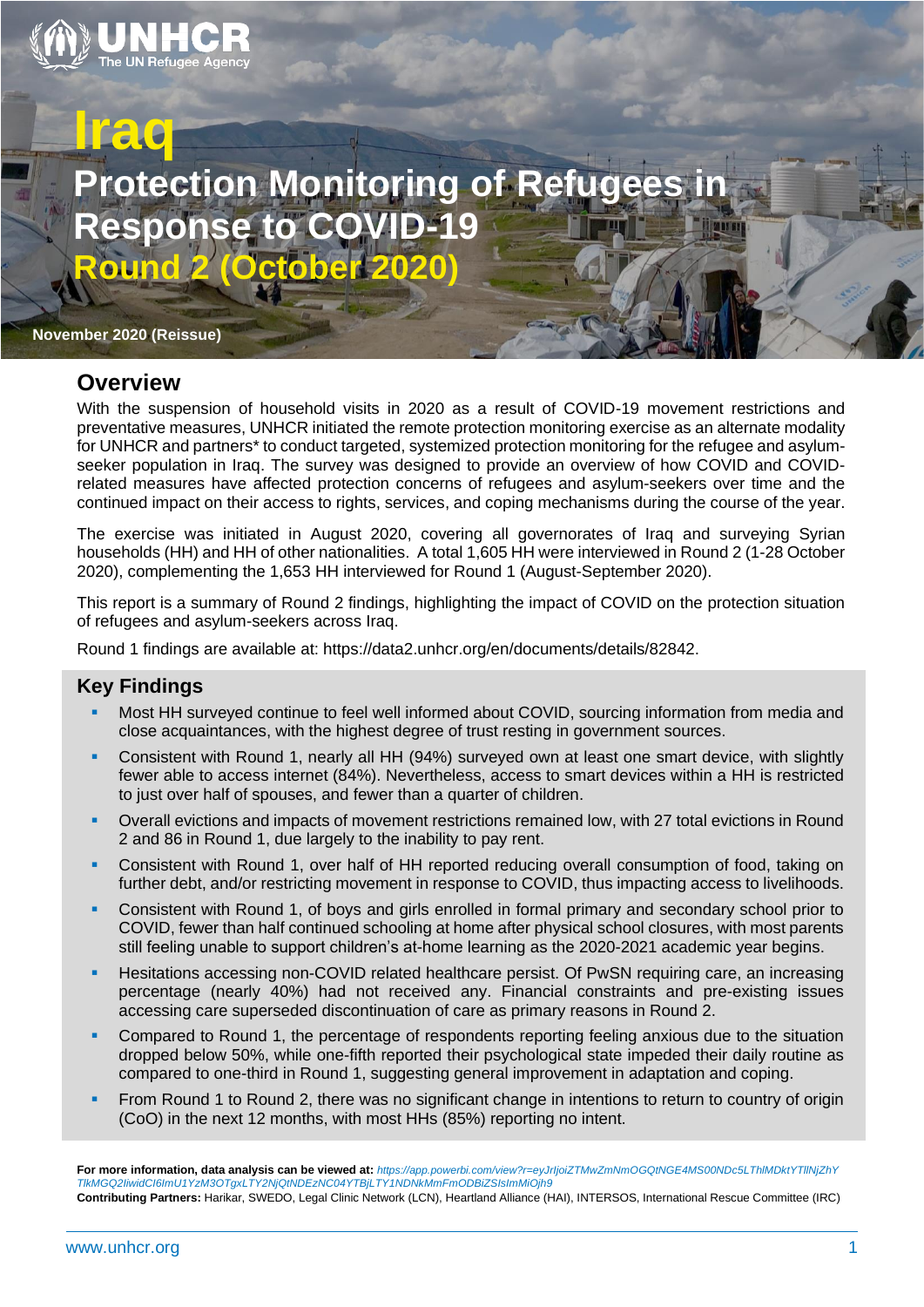

## **Methodology**

While Iraq continues to steadily recover from years of conflict, thousands of vulnerable families across the country remain displaced and in acute need of protection and assistance. As of 31 August 2020, 243,011 Syrian refugees (61% urban, 39% camp) and 40,914 refugees of other nationalities resided across Iraq, with over 99% of Syrian refugees located in the Kurdistan Region (KR-I).

Sample size and demographics were derived from a process of stratification, whereby members of a population are divided into homogeneous subgroups before sampling, thereby facilitating an independent sampling of each sub-group. Accordingly, random sampling was applied for the exercise according to three levels of stratification: (1) governorate, (2) country of origin, and (3) camp and out-of-camp (for Syrian refugees). A random sample was drawn to ensure a 95% confidence level and 10% margin of error.

For Round 2 (1-28 October), 2,372 HH were targeted, of which 1,605 were reached and surveyed for the exercise. These surveys complement Round 1 (August-September) collection, for which 2,029 HH were targeted, of which 1,653 HH were reached and surveyed.



# **Findings**

### **Communication with Communities**

### **Effectiveness of Communication**

Between Round 1 and Round 2, HHs continue to report feeling informed about COVID, with 88% claiming to be well informed and fewer than 2% not feeling sufficiently informed. HH continue to report sourcing information predominantly from television and radio, alongside Facebook and close personal acquaintances (friends, family, neighbours). The high degree of trust in government to provide accurate information also persisted, with close friends and family considered more trustworthy than aid agencies. Observed and reported increases in fraud schemes (i.e. cash in exchange for resettlement support) during the reporting period may also have encouraged trust in these particular sources.

### **Top 5 sources of information Top 5 most trusted sources**

- Media (tv/radio)  $(84\%)$ <sup>1</sup>  $(82\%)$ <sup>2</sup>
- **•** Friends and family (46%) (45%)
- **•** Facebook  $(41\%) (42\%)$
- **•** Ministry of Health (website) (33%) (31%)
- Neighbours (29%) (31%)

*1. Round 2 data; 2. Round 1 data*

### **Access to information**

- Government (73%) (62%)
- **Figure 1** Friends and family (43%) (34%)
- **Other UN agencies/NGOs (22%) (17%)**
- Neighbours (21%) (19%)
- UNHCR specific (18%) (9%)

With the rapid transition to remote communication modalities, the extent of access to smart devices and internet, both per HH and for members within a HH, is critical given age/gender/diversity (AGD) implications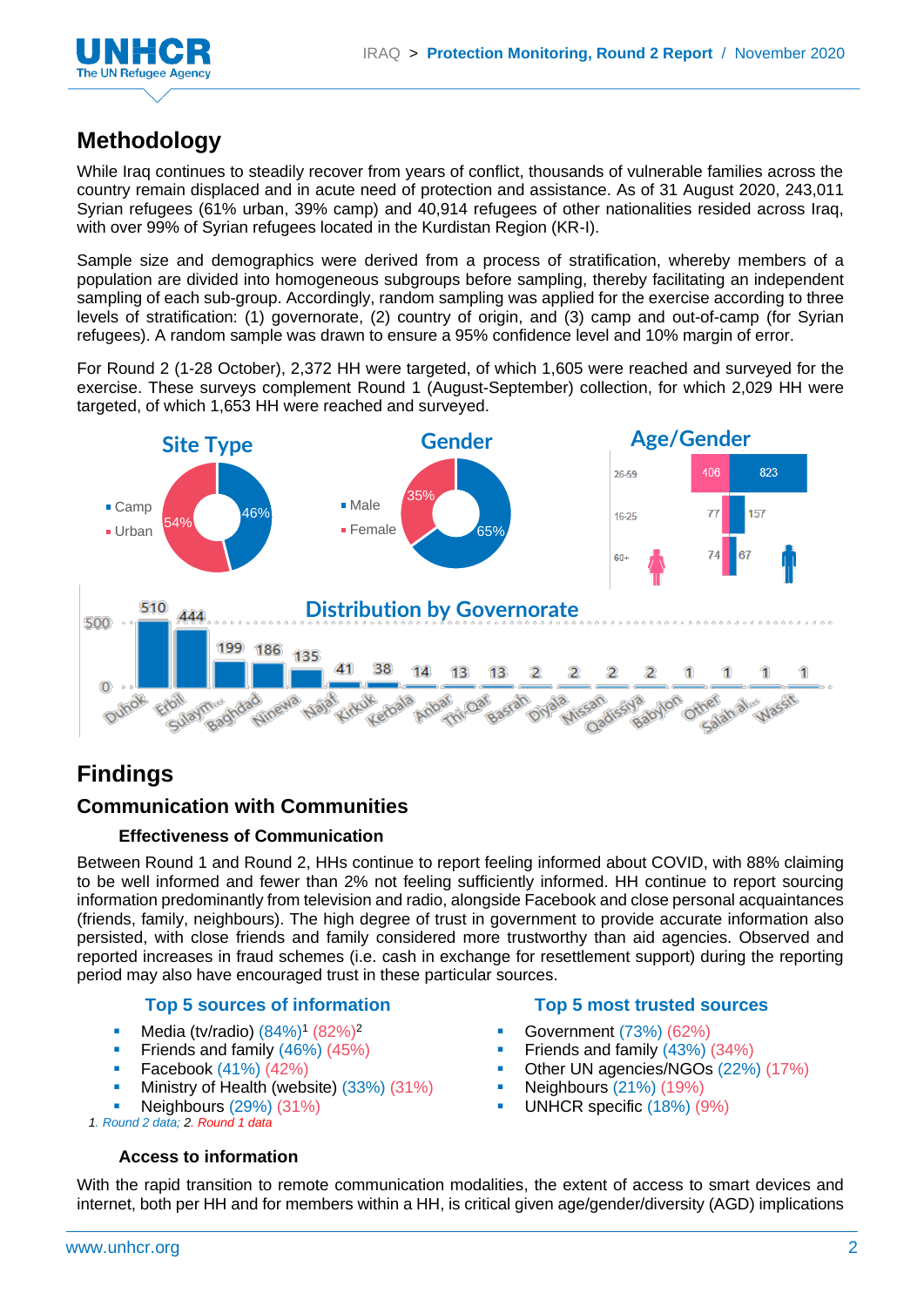

of access to remote services, information, e-learning, etc. Consistent with Round 1, most HH reported owning a smart device, with just over half reporting owning more than one. However, access within a HH is more limited. In Round 2, only half (50%) of spouses, and fewer than a quarter (20%) of children had access to a device within a HH, with implications on children' access to e-learning platforms, as well as needs related to a spouse, elderly parents, etc.

| 94%                              | 51%                                                                           | 84%                                                         | 50%                                                              | 20%                                                               |
|----------------------------------|-------------------------------------------------------------------------------|-------------------------------------------------------------|------------------------------------------------------------------|-------------------------------------------------------------------|
| a smart device<br>92% cumulative | HH ownership of HH own more than<br>one smart device<br><b>52% cumulative</b> | <b>HH</b> reporting<br>access to internet<br>82% cumulative | <b>Spouses can access</b><br>a HH smart device<br>51% cumulative | <b>Children can access</b><br>a HH smart device<br>22% cumulative |

### **Discrimination and impact of implementation of COVID-19 restrictions**

Prior to COVID-related movement restrictions within and between governorates, income vulnerability among refugees was already high, with associated pressures including debt and monthly rent (*Multi-Sector Needs Assessment IV,* May 2019). From March through September, curfews were instituted within and between governorates, and both inter-governorate and international borders were closed for extended periods for all persons in Iraq. Such closures deepened income insecurity among refugee and asylum-seeker HHs, many of whom are reliant on daily labour economies heavily impacted by lockdown measures.

From late September, air travel and inter-governorate travel remained open during the reporting period, alongside intermittent border crossings into Syria from Dohuk for outbound travel from Iraq.

As such, the number of HH reporting a family member stuck in another governorate dropped from 3% to 2% between Rounds 1 and 2 as borders remained open for movement. Of those with family stuck in other governorates, most were restricted due to imposition of curfews (25%), lack of funds for transportation (21%) and specific restrictions on the movement of refugees and asylum seekers (21%, down from 25% for Round 1), which likely includes no movement outside of camps or lacking valid documents. As refugee and asylumseekers sometimes work and/or study in other governorates, movement limitations and curfews increase the vulnerability of these HHs. This is corroborated by an observed increase in detention of refugees and asylum-seekers holding documents issued in KR-I who had moved to central and southern governorates for livelihood opportunities in 2019 or 2020.

In Round 2, most HH surveyed (92%) cited no impact of prior border closures and no family members stuck in different governorates due to closures (86%). Of those negatively impacted, main issues included inability to travel to CoO to access healthcare or to return after going for health-related issues and a primary breadwinner unable to return from CoO—both of which may be due to the opening of the border between Dohuk Governorate and Syria for outbound travel to Syria only, with restrictions on return to Iraq—or a person with disability or serious medical condition left without a caregiver.

### **Evictions**

Consistent with Round 1, nearly all HH reported remaining in their homes, with only 2% facing eviction in Round 2. Of those evicted, almost all cited an inability to pay rent as the grounds. For Round 2, of 27 total HH evictions across Iraq, 52% of incidents were reported in KR-I (notably, 8 in Erbil, 5 in Sulaymaniyah), and 48% from central and southern governorates (including 6 in Baghdad) where the population is much smaller but entirely urban. Cumulatively for Rounds 1 and 2, 113 HH reported eviction.

### **Coping Mechanisms**

As noted, COVID-related lockdown and movement restrictions continue to have a considerable impact on refugee and asylum-seeker communities, particularly for those who rely on daily labour for their income.

Access to food and resources to minimize debt were standing concerns among some HH prior to lockdowns, and HH responses in Round 2 related to coping mechanisms indicate a demonstrable negative impact of COVID on financial and food security, access to services, and overall wellbeing despite a lifting of many movement and related restrictions, resulting in harmful consequences for women, men, and children.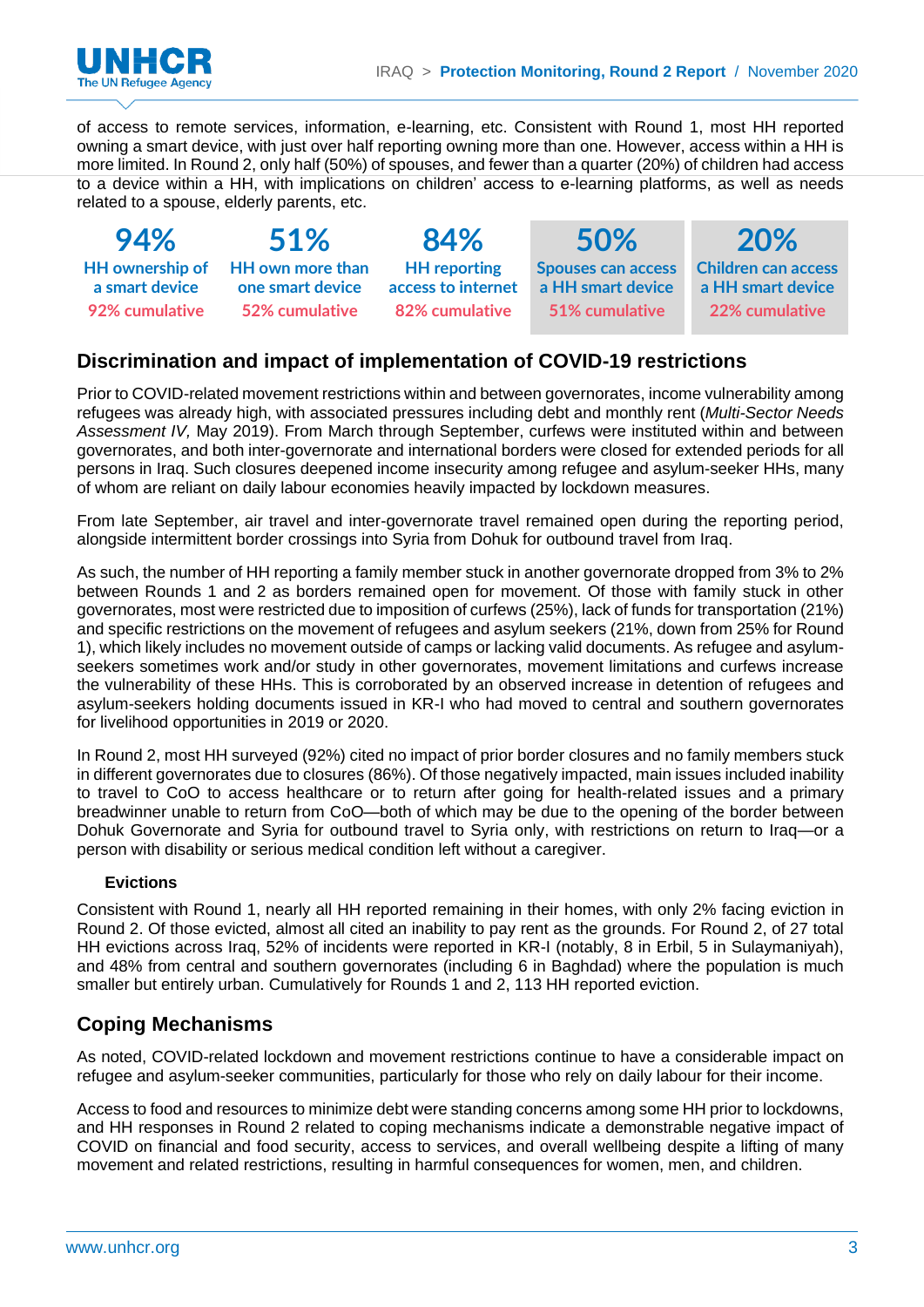

Of HH surveyed, 60% relied on loans/debt as their primary financial source in the past month, 35% relied on employment, and nearly a quarter (24%) relied on humanitarian cash assistance. As compared to Round 1, slightly more HH reported taking on debt, receiving aid agency cash assistance, and/or seeking employment, while slightly fewer tapped into savings or sought support from extended family. Over half of HH reported reducing overall consumption of food, taking on further debt, and/or restricting movement as ways to adapt to the COVID situation in general.

- **•** Reduction of food consumption  $(62%)^1 (63%)^2$
- **•** Limiting movement (58%) (52%)
- **EXECUTE:** Further debt to pay for necessities (57%) (53%)
- **Support from extended family (28%) (31%)**
- Continuing to work despite advice  $(9\%)$   $(8\%)$
- Reduction in spending on needed healthcare (including medicines) (9%) (15%)

### **Top 5 HH adjustments to COVID Top 5 financial sources (past 30 days)**

- Loans, debt (61%) (58%)
- **Employment (35%) (30%)**
- Community/friends/family support (33%) (35%)
- Savings (24%) (29%)
- Aid agency cash assistance (24%) (22%)

*1. Round 2 data; 2. Round 1 data*

*Retraction: An earlier version of this Round 2 analysis reported Child Marriage (42%) and Child labor (17%). Further data review has resulted in the following retraction. Overall, child marriage was reported <% across all Rounds. However, as this question was phrased in the context of "new ways of generating funds," it is likely this result does not fully reflect the extent of child labor and child marriage in the community.*



### **Impact on women**

Most women (87%) continued to report no change to their role in the family in relation to COVID.

Distribution of sanitary/dignity kits continued during the reporting period in Dohuk, Sulaymaniyah, Mosul, and Kirkuk, with most women and girls countrywide reported access to these kits. Of the 15% who did not, nearly three-quarters cited prioritization of other basic items (70%) as the reason, with another 45% reporting an inability to afford them (27%).

### **Education**

Just over 68,800 school-age Syrian refugee children (52% boys, 48% girls) reside in Iraq, with the majority in KR-I. Even prior to the COVID outbreak, enrolment in both camp and urban environments into a parallel refugee education system was a standing concern. Within camps, primary school enrolment reached only 51%, falling to 29% by upper secondary. In urban areas, these rates were 29% and 8%, respectively (*3RP Iraq Chapter, 2019-2020*). Refugee and asylum-seeking children of other nationalities face similar barriers.

From late February, in-person schooling across Iraq closed in response to COVID, resulting in rapid rollout of e-learning platforms by both KRG and Federal Ministries of Education, self-learning materials, and education TV programming. Nevertheless, at-home learning placed additional pressure on families. As noted above, while over 90% of HH own a smart device, children's access to these devices is significantly lower, and competing socio-economic pressures due to the pandemic exacerbate engagement.

Consistent with Round 1, of children enrolled in formal schooling prior to COVID, fewer than half of primary and secondary school-aged girls (41%) and boys (36%) continued schooling at home. Of those continuing, most accessed either physical learning kits or e-learning platforms, with slightly fewer via parent-led study.



In KR-I, formal schooling for the 2020-2021 academic year officially began in-person for grade 12 from 27 September, and from 10 October for grades 1-11, with grades 1 and 2 attending in-person schooling and the remainder continuing via e-learning. In central and southern governorates, the academic year did not commence during the reporting period. Despite engagement with refugee school administrators, Parent-Teacher Associations, and communities over enrolment and e-learning, HH during Round 2 continue to report barriers. Of HH with children, roughly a quarter (23%) felt able to assist their children with at-home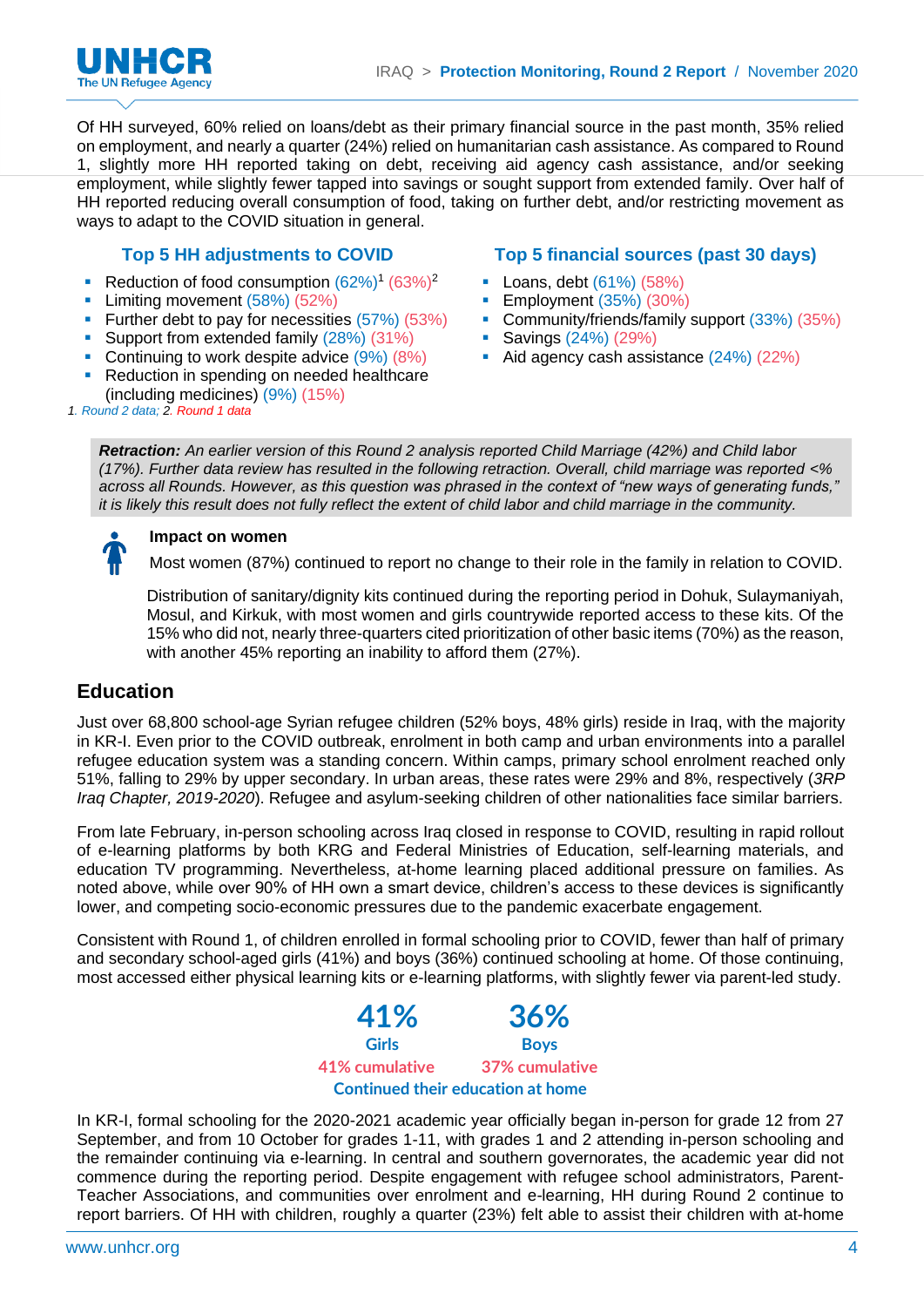



learning—a slight increase from Round 1—with half reporting feeling unable (53%) and a quarter feeling only somewhat able (24%). Top barriers to at-home learning remained consistent from round 1:

### **Top barriers to at-home education**

- No access to a smart device
- No access to internet and/or electricity
- Children struggle to focus in an out-of-school setting
- **Insufficient smart devices for the number of school-age children in a household**
- Parents unable to support learning

### **Health**

Across Iraq, public health facilities are available to refugees and asylum seekers free of charge, including for emergency services. Despite reduced COVID-related movement restrictions during the reporting period, COVID-related concerns continued to impact HH access to healthcare, with a third citing they would not feel comfortable accessing health services/hospitals, in parallel with Round 1.



### **Impacts on older persons, PwSN, persons with critical medical conditions**

Of those surveyed in Round 2 who require care and support, nearly 40%--a roughly 10% increase from Round 1—reported not receiving care, while fewer than half indicated continuing to receive care from medical providers (42%) and a small percentage from friends and family (19%).

In Round 2, financial constraints and pre-existing issues with accessing care prior to COVID superseded "care services discontinued" as the primary reasons for not accessing care, suggesting that despite a reduction in movement restrictions, socio-economic barriers persist.

### **Top reasons for not receiving necessary care**

- **Financial constraints**
- **•** Pre-existing issues accessing necessary care prior to COVID
- Self-isolation due to COVID
- Care services discontinued

Additionally, while most HH reported access to medical PPE, slightly less than one-fifth (18%, down from 21% for Round 1) did not have access, with almost all HH citing financial constraints as the primary barrier.

### **MHPSS**

UNHCR supports provision of MHPSS services in 9 of 10 refugee camps in KR-I. Due to diverging COVID responses and regulations between governorates, continuity of services continued to differ during this period, with group activities, workshops, and awareness raising adapted to provision of psychological first aid to camp residents visiting primary healthcare centres, as well as to targeted broadcasting of messages. One-to-one counselling was adapted to tele-counselling, only continuing face-to-face for critical cases. MHPSS in this period continued to focus on awareness on techniques for ensuring mental wellbeing, prevention of stress and anxiety, and responding to emerging needs in adapted modalities. Refugees in non-camp areas across Iraq remain dependent on very limited government services.

### **Impact of COVID on mental health**

Compared to Round 1, the percentage of respondents reporting feeling anxious due to the situation dropped, possibly due to relaxed movement restrictions in some governorates and increased awareness raising:



Similarly, around 16% of respondents reported their psychological state impeded their daily routine, as compared to one-third in Round 1, suggesting general improvement in adaptation and coping mechanisms. Nevertheless, psychological state varied between governates. In governorates in which services and awareness activities are more available, there was a general correspondence between awareness of MHPSS services and lower levels of anxiety. For example, in Dohuk camps, which features a more robust